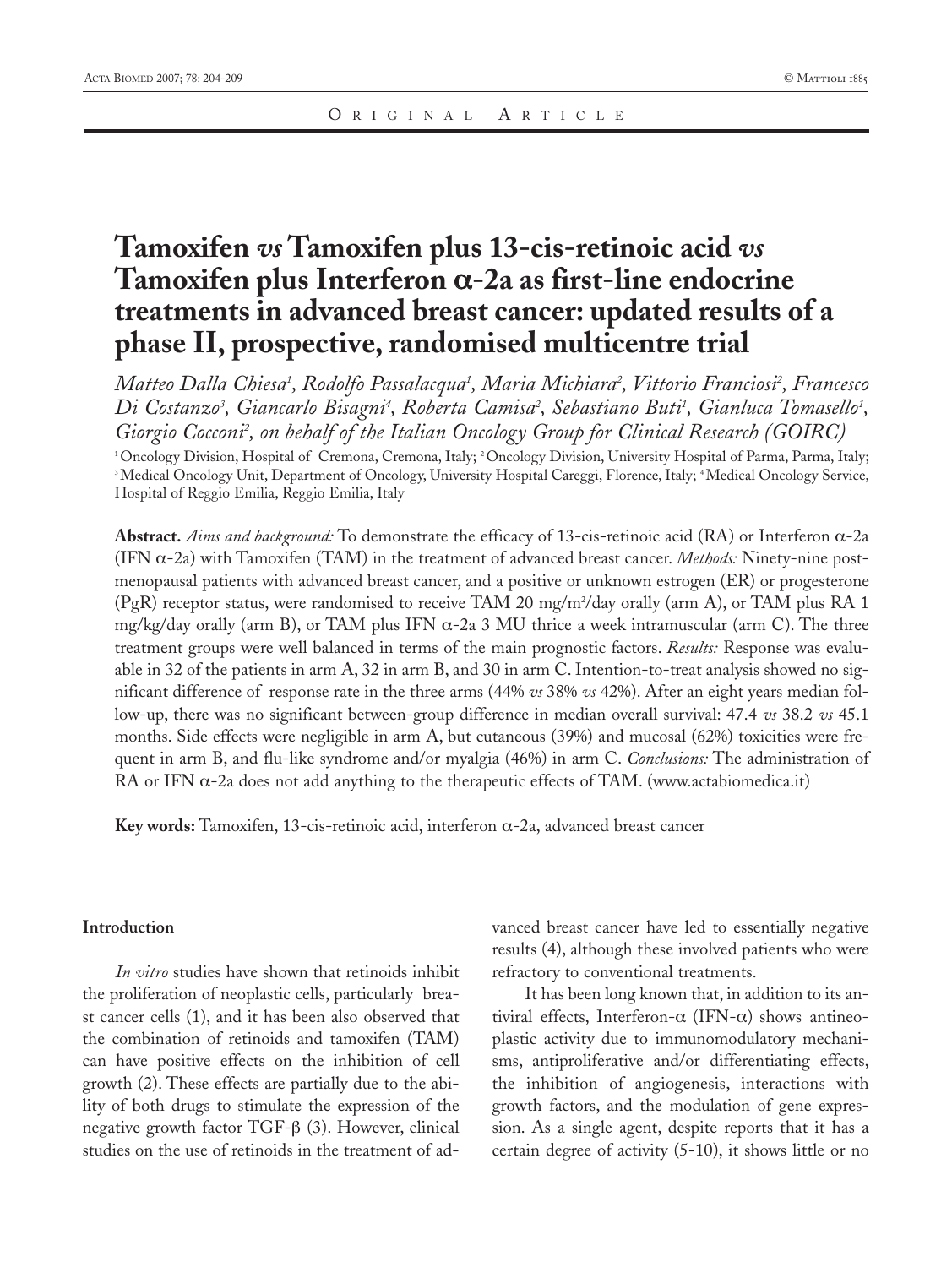therapeutic effect in advanced breast cancer (11, 12), but more interesting results have been obtained when it is combined with TAM (13, 14).

The aim of this study was to investigate the efficacy of 13-cis-retinoic acid (RA) or IFN- $\alpha$ 2a when used together with TAM in the treatment of advanced breast cancer.

In a previous work we reported the preliminary results of this trial (15).

Now we present the update with a longer follow-up.

#### **Patients and methods**

The entry criteria of this study of postmenopausal patients with metastatic breast cancer included a histological diagnosis of breast cancer, and age of <75 years, an unknown or positive estrogen and/or progesterone receptor status, an Eastern Cooperative Oncology Group (ECOG) performance status of 0-2, a life expectancy of ≥3 months, leukocyte and platelet counts of respectively ≥3.500/mm3 and ≥100.000/mm3 , and creatininemia and bilirubinemia levels of ≥1.5 mg/dl.

Post-menopause is defined as a period of amenorrhea of at least 12 months in patients aged ≥53 years or who had undergone ovariectomy; younger patients had to have a period of amenorrhea of at least 12 months and plasma FSH and LH levels of >40 MU/ml.

The patients could have received one or more lines of chemotherapy for advanced disease provided that they showed disease progression and all manifestations of acute toxicity had disappeared. Previous adjuvant endocrine therapy was allowed provided that at least 24 months had passed since its discontinuation; previous adjuvant chemotherapy was allowed regardless of the time since its discontinuation.

Patients who had received previous endocrine therapy for advanced disease were excluded, as were those in whom the only disease manifestation was osteoblastic bone metastasis or pleural/peritoneal effusion. The other exclusion criteria were massive liver metastases or central nervous system metastases; other previous or concomitant malignancies (excluding adequately treated skin carcinoma or *in situ* carcinoma of the uterine neck); heart failure and/or severe symptomatic ischemic heart disease and/or severe arterial hypertension and/or previous thromboembolic episodes; psychic disorders considered as making it difficult or impossible to apply the therapeutic programme.

The study was approved by our Ethics Committee and all of the patients gave their written informed consent.

Upon entry, a medical history was taken, and all of the patients underwent a physical examination, blood chemistry tests, a chest X-ray, bone scintigraphy, skeletal X-ray (except in the case of negative bone scintigraphy results), and liver echography or computed tomography. The patients subsequently underwent a physical examination and laboratory tests every month for the first three months, and then every three months; instrumental evaluations of the lesions present at study entry after three months, and then every three months; and chest X-ray, bone scintigraphy and hepatic echography (if normal at baseline) after six months, and then every six months.

Estrogen and progesterone receptors were measured using the carboxydextrane method in accordance with the guidelines of the European Organisation for Research and Treatment of Cancer (EORTC), or immunohistochemical methods.

Since the study was carried out before the adoption of the Response Evaluation Criteria In Solid Tumors (RECIST) criteria, therapeutic response was evaluated on the basis of the World Health Organisation (WHO) criteria (16).

Three treatment arms were analysed: arm A received conventional treatment with TAM 20 mg/m2 /day orally in two daily administrations until progression or disease relapse; arm B received the same TAM treatment plus RA 1 mg/kg/day orally in a single daily administration until progression or disease relapse; and arm C received TAM + IFN-α2a 3 MU intramuscular thrice weekly until progression or disease relapse.

Any dose adjustment due to early side effects could only be made after at least one week of treatment. Dose reductions or the temporary or permanent discontinuation of RA or IFN-α2a were foreseen on the basis of the degree of toxicity: grade  $I = no$  dose reduction; grade II = 50% reduction in RA or 33% reduction in IFN-α2a; grade III = 75% reduction in RA or temporary discontinuation of IFN- $\alpha$ 2a (with sub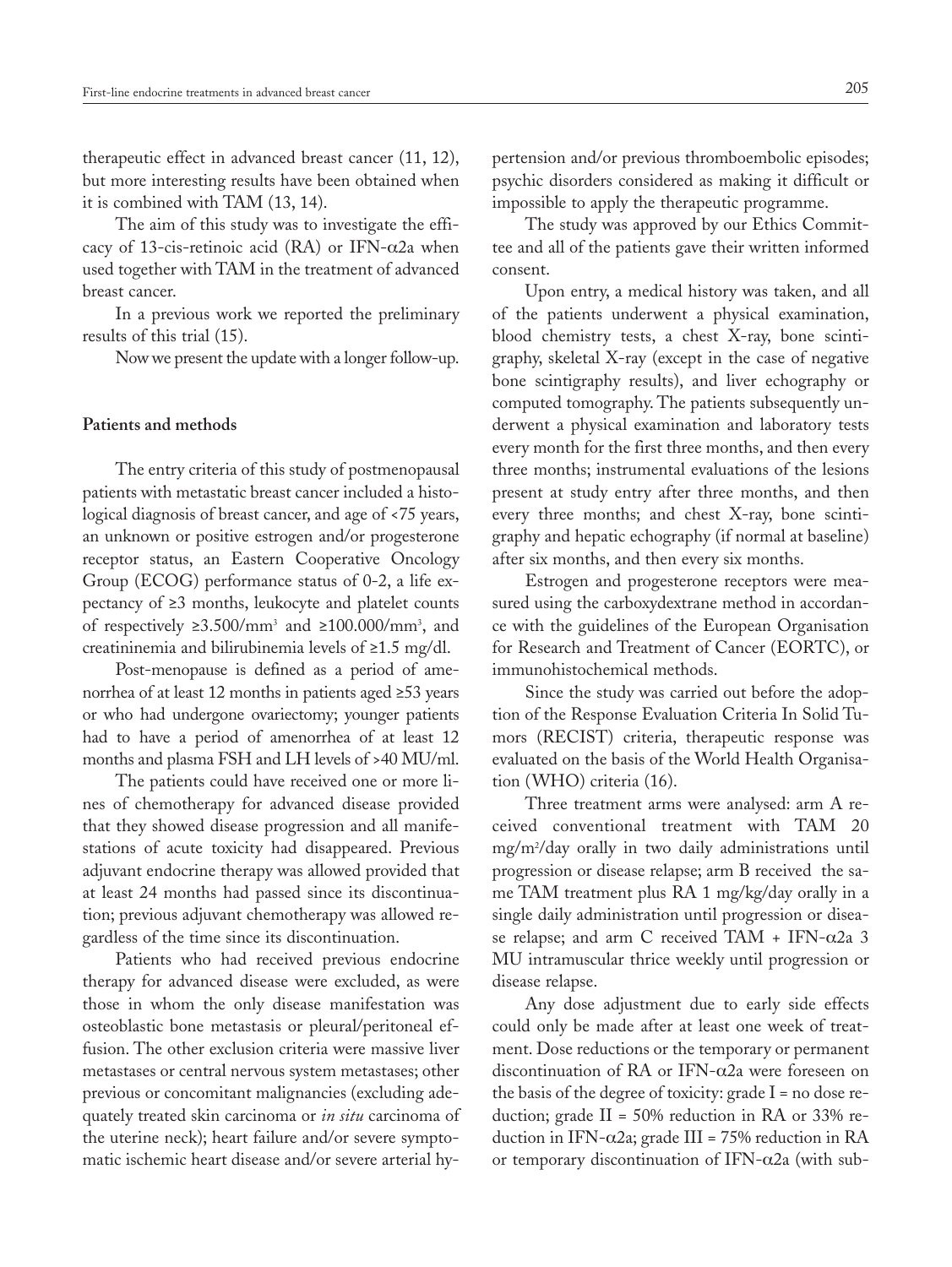sequent resumption at 33% of the starting dose); grade IV = permanent discontinuation of either drug.

#### *Statistical analysis*

The design of this 3-arm phase II randomised trial was based on the assumption that the response rate to first-line endocrine treatment would be approximately 40% with a median time to progression of about seven months. It was planned to enrol approximately 90 evaluable patients (about 30 patients per arm).

The  $\chi^2$  test was used to examine whether the types of response and toxicities were different in the three treatment groups; Kaplan-Meier curves were used to describe the time to progression and overall survival.

Three post-study hypotheses were postulated: the activation of a phase III randomised study comparing TAM and TAM + RA if the latter proved to be better than TAM, with no grade 3-4 toxicity; the activation of a phase III randomised study comparing TAM and TAM + IFN- $\alpha$ 2a if the latter proved to be better than TAM, with no grade 3-4 toxicity; the discontinuation of the study without the activation of subsequent studies in the case of treatment equality, grade 3-4 toxicity.

#### **Results**

This study involved 99 patients (32 in arm A, 34 in arm B and 33 in arm C), 94 of whom were evaluable for response (32 in arm A, 32 in arm B and 30 in arm C); five patients were unevaluable because of insufficient treatment (2 in arm B and 3 in arm C).

Table 1 shows that the three groups were well ba-

**Table 1.** Patient characteristics

|                                            | <b>TAM</b>     | $\mathrm{TAM}$ + $\mathrm{RA}$ | TAM + IFN- $\alpha$ 2a |
|--------------------------------------------|----------------|--------------------------------|------------------------|
| Eligible                                   | 32             | 34                             | 33                     |
| Performance status (ECOG)                  |                |                                |                        |
| $0 - 1$                                    | $30\,$         | $27\,$                         | 32                     |
| $2 - 3$                                    | $\overline{2}$ | $\overline{7}$                 | $\mathbf{1}$           |
| Menopause                                  |                |                                |                        |
| Postmenopause ≤60 years                    | 20             | 16                             | 16                     |
| Postmenopause >60 years                    | $12\,$         | 18                             | 17                     |
| Disease-free interval                      |                |                                |                        |
| None                                       | 1              | 5                              | 9                      |
| $\leq$ 2 years                             | $\overline{4}$ | $\overline{5}$                 | $\sqrt{5}$             |
| >2 years                                   | 27             | 24                             | 19                     |
| Dominant site                              |                |                                |                        |
| Soft tissue                                | 11             | 10                             | $11\,$                 |
| Bone                                       | 11             | 13                             | 12                     |
| Viscera                                    | 10             | 11                             | 10                     |
| Estrogen receptors                         |                |                                |                        |
| Positive                                   | 10             | 15                             | 15                     |
| Unknown                                    | 24             | 19                             | 18                     |
| PRogesterone receptors                     |                |                                |                        |
| Positive                                   | $10\,$         | 11                             | 13                     |
| Unknown                                    | 24             | 23                             | $20\,$                 |
| Previous adjuvant therapy                  |                |                                |                        |
| Yes                                        | 19             | 19                             | 18                     |
| N <sub>o</sub>                             | 13             | 15                             | 15                     |
| Previous chemotherapy for advanced disease |                |                                |                        |
| Yes                                        | $\overline{4}$ | 6                              | $\mathbf{1}$           |
| $\rm No$                                   | 28             | 28                             | 32                     |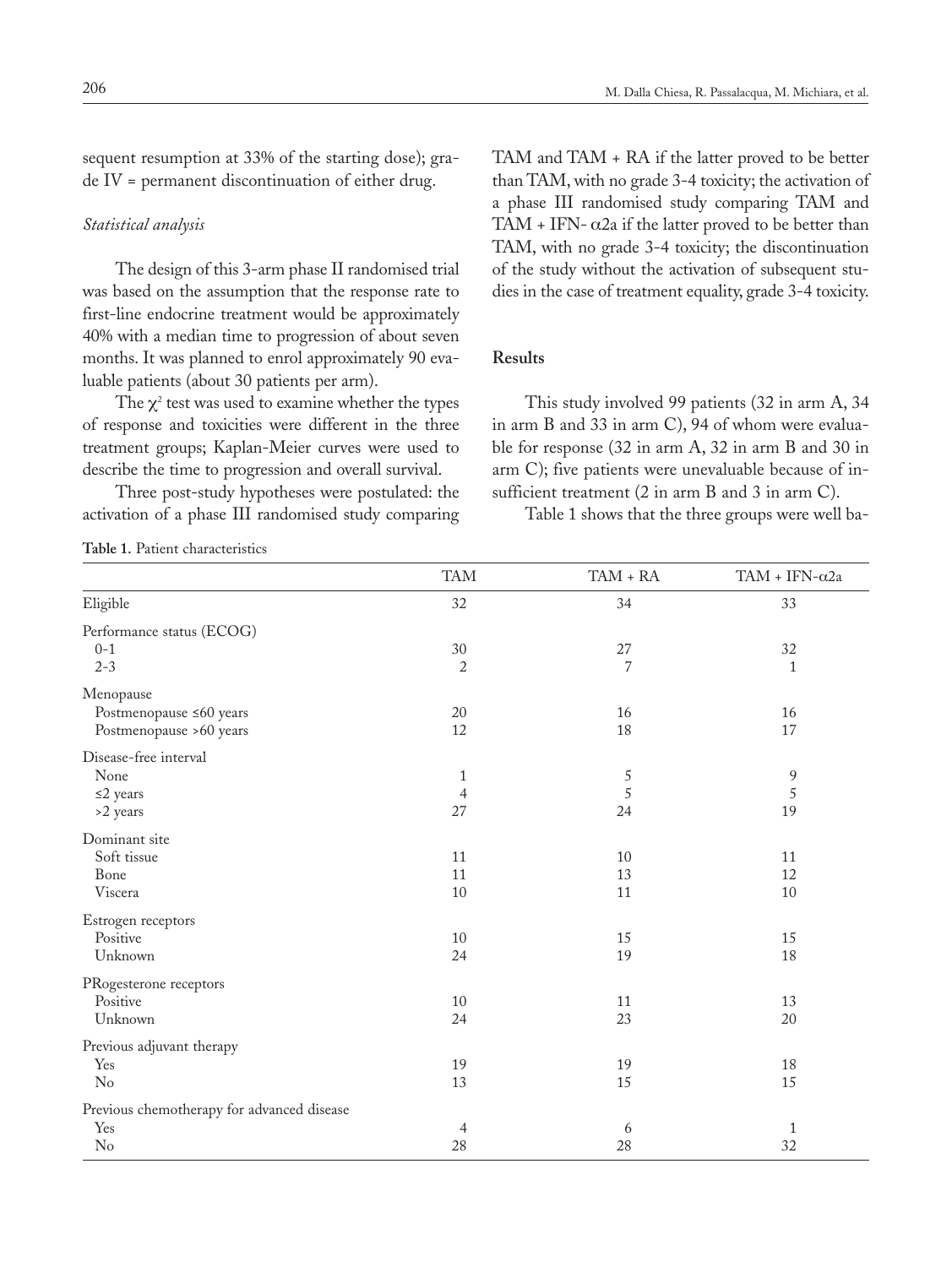|                             | <b>TAM</b> | TAM + RA | TAM + IFN- $\alpha$ 2a |
|-----------------------------|------------|----------|------------------------|
| Patients                    | 32         | 34       | 33                     |
| Insufficient treatment      | $\theta$   | 2        | 3                      |
| Progression                 | 10         | 12       | 8                      |
| Stable disease              | 8          | 7        | 8                      |
| Partial response            | 9(28%)     | 11 (32%) | 10 (30%)               |
| Complete response           | 5(16%)     | 2(6%)    | 4(12%)                 |
| Complete + partial response | 14 (44%)   | 13 (38%) | 14 (42%)               |
|                             |            |          |                        |

**Table 2.** Response (intention-to-treat analysis)

lanced. Overall, the dominant site of metastasis was soft tissue in 32%, bone in 36% and viscera in 32%. Fifty-seven percent of the patients had received previous adjuvant treatments and only 11% previous chemotherapy for advanced disease; none had received endocrine therapy for advanced disease.

The overall response rate (CR + PR) at intention-to-treat analysis was 44% (95% CI: 26.8-61.2) in arm A, 38% (95% CI: 21.7-54.3) in arm B, and 42% (95% CI: 25.2-58.8) in arm C, with no significant difference among the groups; the CR rates were respectively 16% (95% CI: 3.3-28.7), 6% (95% CI: 0-13.9) and 12% (95% CI: 0.9-23.1) (Table 2).

#### *Survival*

After a median follow-up of eight years, there was no significant between-group difference in the overall median survival: 47.4 months (95% CI: 26.8- 68.0) in arm A, 38.2 months (95% CI: 18.9-57.4) in arm B, and 45.1 months (95% CI: 30.5-59.7) in arm C (Fig. 1).

The median time to progression was 13 months in arm A, 12.5 months in arm B, and 10 months in arm C.

## *Toxicity*

Side effects were negligible in arm A; cutaneous (39%) and mucosal toxicity (62%) were frequent in arm B; and flu-like syndrome and/or myalgia (46%) in arm C.

Most of these toxicities were grade 1-2 (Table 3).



**Figure 1**. Overall suvival by treatment arm.

#### **Discussion**

This study was started in the 1990s, when tamoxifen represented the standard endocrine treatment for patients with metastatic breast cancer. However, although third-generation aromatase inhibitors are currently the most widely used drugs in the first-line endocrine treatment of advanced breast cancer (17- 22), tamoxifen still plays a fundamental role in the disease management.

The rationale for TAM + RA or IFN- $\alpha$ 2a combinations is based on the results of preclinical studies and preliminary clinical experiences indicating that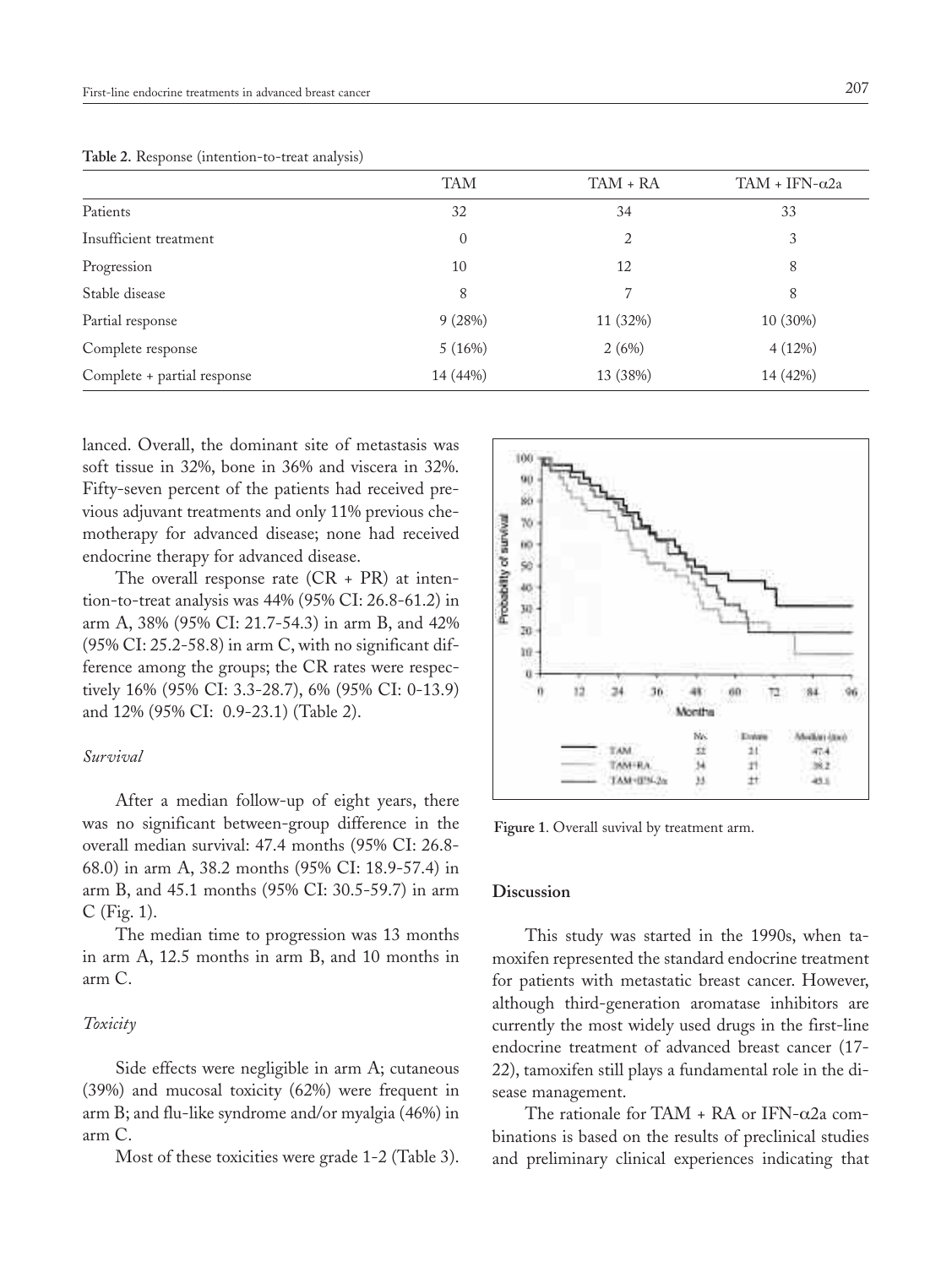|  | Table 3. Toxicity |  |
|--|-------------------|--|
|  |                   |  |

|                                             | <b>TAM</b> | $TAM + RA$               | TAM + IFN- $\alpha$ 2a            |
|---------------------------------------------|------------|--------------------------|-----------------------------------|
| Patients                                    | 32         | 34                       | 33                                |
| Leukopenia<br>Grade 1-2<br>Grade 3-4        | 3 (9%)     | 1(3%)                    | 6 (18%)                           |
| Anemia<br>Grade 1-2<br>Grade 3-4            | 2(6%)      | 1(3%)                    | 3 (9%)                            |
| Vomiting<br>Grade 1-2<br>Grade 3-4          | 3 (9%)     | 1(3%)                    | 8 (24%)<br>1(3%)                  |
| Flu-like syndrome<br>Grade 1-2<br>Grade 3-4 | 2(6%)      |                          | 13 (39%)                          |
| Mucositis<br>Grade 1-2<br>Grade 3-4         |            | 20 (59%)<br>2(6%)        | 1(3%)                             |
| Myalgia<br>Grade 1-2<br>Grade 3-4           |            | 5 (15%)                  | 1(3%)<br>1(3%)                    |
| Skin toxicity<br>Grade 1-2<br>Grade 3-4     |            | 15 (44%)<br>6 (18%)      | 1(3%)<br>$\overline{\phantom{a}}$ |
| Alopecia                                    |            | 1(3%)                    |                                   |
| Metrorrhagia                                | 1(3%)      | 1(3%)                    |                                   |
| Hot flushes                                 | 3(9%)      | $\overline{\phantom{0}}$ | 1(3%)                             |

they might be more effective than TAM alone (1-14). In particular, Pozzolt et al. (13) treated three patients with TAM 30 mg/day combined with subcutaneous IFN- $\alpha$  3 MU/day (the IFN- $\alpha$  dose was reduced to 3 MU twice a week because of the onset of leukopenia in two patients), and one experienced an extremely long partial remission lasting 59 months. In another study, Recchia et al. treated 20 patients with metastatic breast cancer refractory to conventional therapy with a combination of TAM plus intravenous retinol palmitate and subcutaneous INF-β 1 MU/day thrice weekly, and observed seven complete and five partial responses (14).

However, our results show that the two experimental treatments are not superior to conventional TAM therapy; furthermore, the patients in the two combined treatment arms experienced more side effects.

From the patients' characteristics, the lack of knowledge of receptor status can be noted; this can be explained by the fact that this procedure was not routinely performed in the 90's; however the three groups were well balanced.

On the basis of our findings, the combination of TAM with RA and/or IFN cannot be recommended in women with metastatic breast cancer.

### **References**

1. Lacroix A, Lippman MF, et al. Binding of retinoids to human breast cancer cell lines and their effect on cell growth. *J Clin Invest* 1980; 65: 586-91.